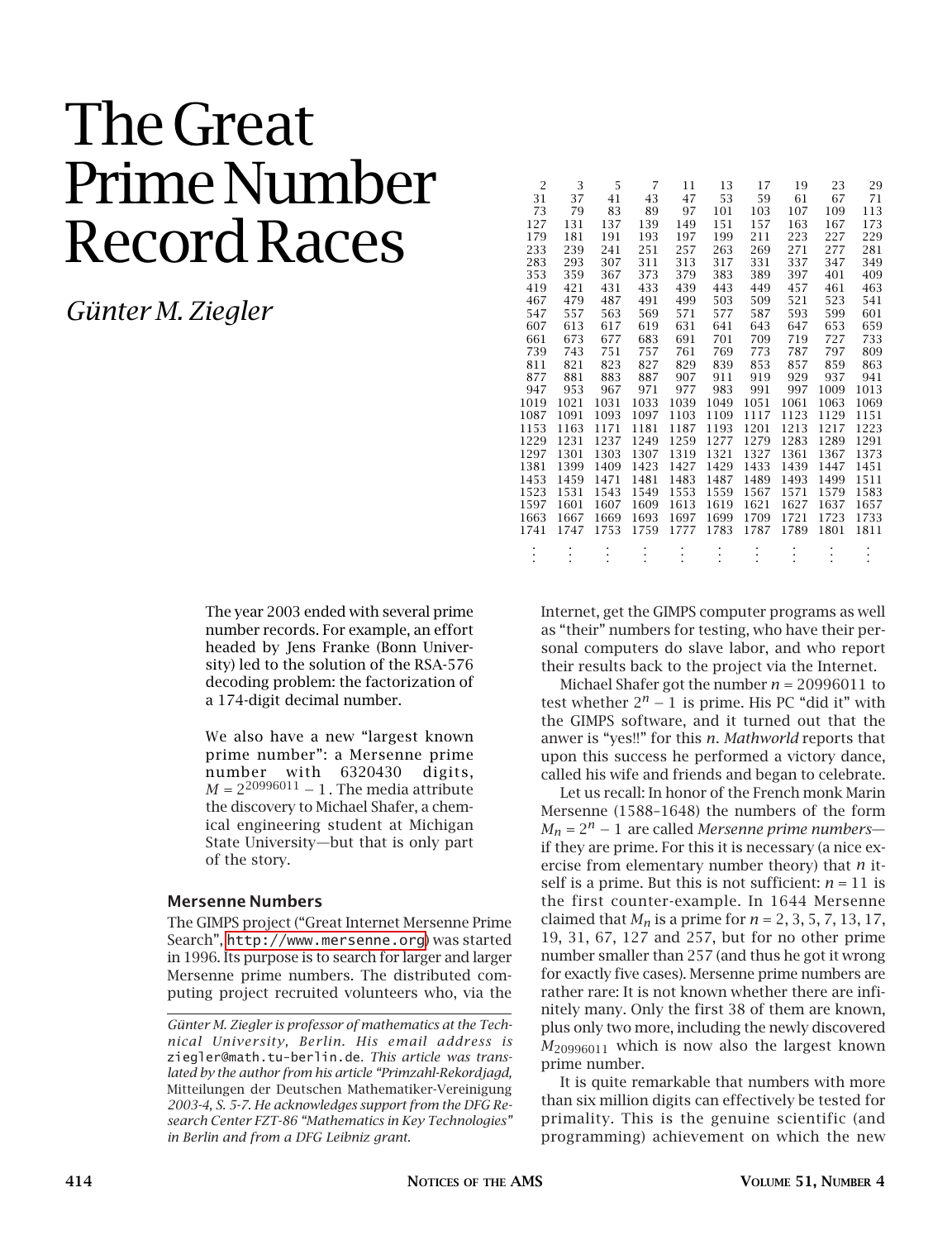record is based—that the number *n* = 20996011 must be prime is only a little warm-up exercise for the new record.

#### **Primality Tests**

It has been shown only recently that there are exact prime number tests that work in polynomial time see the report in the May 2003 *Notices*, pp. 545-552. This was a theoretical breakthrough, but it is not yet suitable for use "in practice." The GIMPS project applies for each prime *n* a sequence of more classical tests, which are nicely described at <code><http://www.mersenne.org/math.htm>: $^{\rm l}$ </code>

In *Phase I* one looks for small prime divisors *q* of 2*<sup>n</sup>* <sup>−</sup> 1. These have to satisfy (again a nice exercise)  $q \equiv 1 \mod 2n$  and  $q \equiv \pm 1 \mod 8$ . Using a modified "Sieve of Eratosthenes" adapted to such factors, prime divisors of *Mn* up to approximately 40000 (if any) are found. For this one can exploit the fact that divisibility tests for numbers of the form  $2^n - 1$  can be performed very effectively in binary arithmetic.

In *Phase II* one then uses a special case of the so-called " $(p - 1)$ -method" of Pollard (1974), which can be used to find factors of the form  $q = 2kn + 1$ , for which  $q - 1 = 2kn$  consists of many small prime factors, or (in an improved version) are highly decomposable except that one prime factor may be a bit larger: To find *q* such that all prime factors are smaller than *B*, one forms the product  $E \coloneqq \prod_{p < B} p$  of all prime numbers that are smaller than *B*, and then computes  $x = 3^{E2n}$ . The gcd of *x* − 1 and  $2^n$  − 1 will then catch the divisor of  $2^n - 1$  one is looking for.

Only in *Phase III* the GIMPS project uses a method which is *guaranteed* to decide whether  $2^n - 1$  is prime, the so-called Lucas–Lehmer test (1878, 1930–1935) for Mersenne numbers:  $M_n$  is prime if and only if  $\ell_{n-1} \equiv 0 \mod M_n$ , where the  $\ell_k$  is defined recursively by  $\ell_1 = 4$  and  $\ell_n = \ell_{n-1}^2 - 2$ . To do this computation effectively, one has to square huge numbers really fast modulo 2*<sup>n</sup>* <sup>−</sup> 1. For this the numbers are decomposed into large blocks, and then one works with a special version of a Fast Fourier Transform (FFT), in this case with an FFT with respect to an irrational basis that was introduced by Richard Crandell and Barry Fagin (1994). On the web pages [http://mathworld.](http://mathworld.wolfram.com) [wolfram.com](http://mathworld.wolfram.com) of the *Mathematica* project, which advertise the new record, it is suggested that GIMPS worked with a *Mathematica* implementation, but that seems to slightly stretch the facts. (The connection they can legitimately make is that Crandell has worked on implementing his method for the prime number tests in *Mathematica*.) Indeed, GIMPS works with a highly optimized assembly code. They use floating point arithmetic because this is more effective on Intel Pentium processors, but this also means that the errors of floating point arithmetic have to be detected and eliminated separately.



**Marin Mersenne, 1588–1648.**

#### **Primality and Factoring**

Phases I and II of the GIMPS-sequence really do produce divisors in the case of a decomposable *Mn*, *if* they find any, but the third and decisive phase doesn't. In that case the answer will only be "decomposable!" or not, without an explicit prime divisor as a certificate. Thus a complete primality test is performed, but no factorization is produced.

And there are good reasons for this: Not even in the special case of Mersenne numbers does one know an effective method for factoring. A method that would be able to factor *arbitrary* numbers with a few hundred digits would be interesting and threatening, because the cryptographic methods that guarantee the security of, for example, online banking and the internet are based on the assumption that factoring and similar problems (such as computing "discrete logarithms") are computationally hard.

## **RSA**

The by-now classical example of an encryption method based on the hardness of factoring is the "public key" encryption scheme by Ron Rivest, Adi Shamir and Leonard Adleman published in 1978.



<sup>1</sup>*For algorithmic prime number theory the experts recommend Richard Crandell and Carl Pomerance: "Prime Numbers. A Computational Perspective", Springer-Verlag, New York 2001. For a computer algebra perspective on primality tests (and lots of other interesting topics) see Joachim von zur Gathen and Jürgen Gerhard: "Modern Computer Algebra", Cambridge University Press, second edition, 2003.*